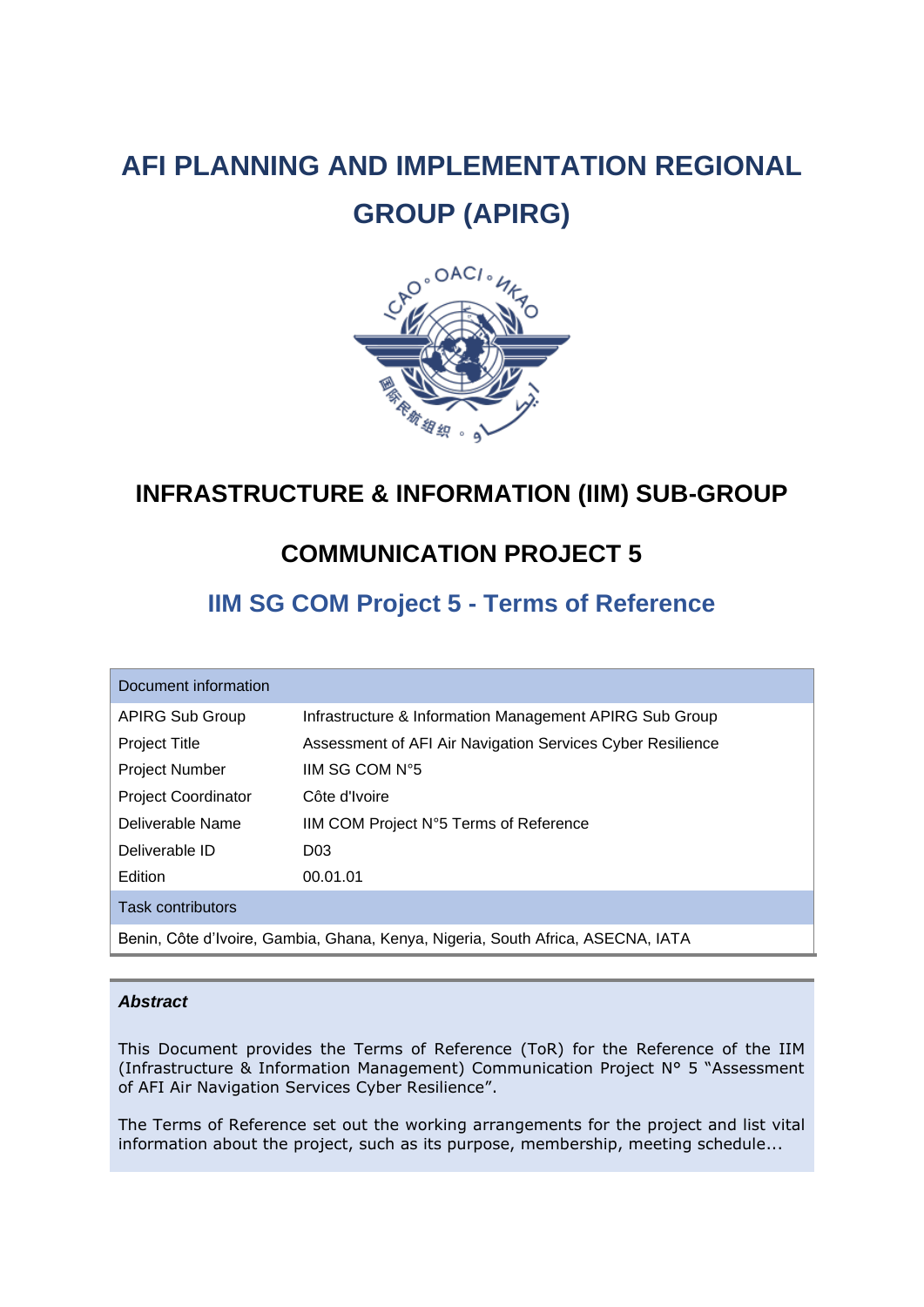## <span id="page-1-0"></span>**Authoring and Approval**

| Prepared By - Authors of the document. |                                |                         |  |  |
|----------------------------------------|--------------------------------|-------------------------|--|--|
| Name & Company                         | Position & Title               | Date                    |  |  |
| Sandrine GNASSOU - ANAC Côte d'Ivoire  | Project coordinator            | 18/03/2018              |  |  |
| <name company=""></name>               | <position title=""></position> | <dd mm="" yyyy=""></dd> |  |  |
|                                        |                                |                         |  |  |
|                                        |                                |                         |  |  |
|                                        |                                |                         |  |  |

| Reviewed By - Reviewers internal to the project. |                  |      |  |
|--------------------------------------------------|------------------|------|--|
| Name & Company                                   | Position & Title | Date |  |
|                                                  |                  |      |  |
|                                                  |                  |      |  |
|                                                  |                  |      |  |
|                                                  |                  |      |  |
|                                                  |                  |      |  |

## **Document History**

| Edition  | Date       | <b>Status</b>                                        | Author           | Justification                                                                                                                                               |
|----------|------------|------------------------------------------------------|------------------|-------------------------------------------------------------------------------------------------------------------------------------------------------------|
| 00.00.01 | 18/03/2018 | <b>Initial Draft</b>                                 | Sandrine Gnassou | New Document                                                                                                                                                |
| 00.00.02 | 02/08/2018 | Revised draft                                        | Sandrine Gnassou | Update of scope of the<br>project following the 2 <sup>nd</sup> IIM<br>Sub group meeting (July<br>2018)                                                     |
| 00.00.03 | 04/12/2018 | Revised<br>consultation draft<br>- to project team   | Sandrine Gnassou | Update of the whole<br>document to consider the<br>new project scope and tasks.                                                                             |
| 00.01.00 | 08/01/2019 | Final edition $-$<br>approved by the<br>project team | Sandrine Gnassou | Final edition following latest<br>review by all the project team                                                                                            |
| 00.01.01 | 30/03/2021 | Revised edition                                      | Sandrine Gnassou | Update of :<br>the project means of<br>communication.<br>project member list<br>coordination with the<br>$\bullet$<br><b>IIM SG Projects</b><br>Master plan |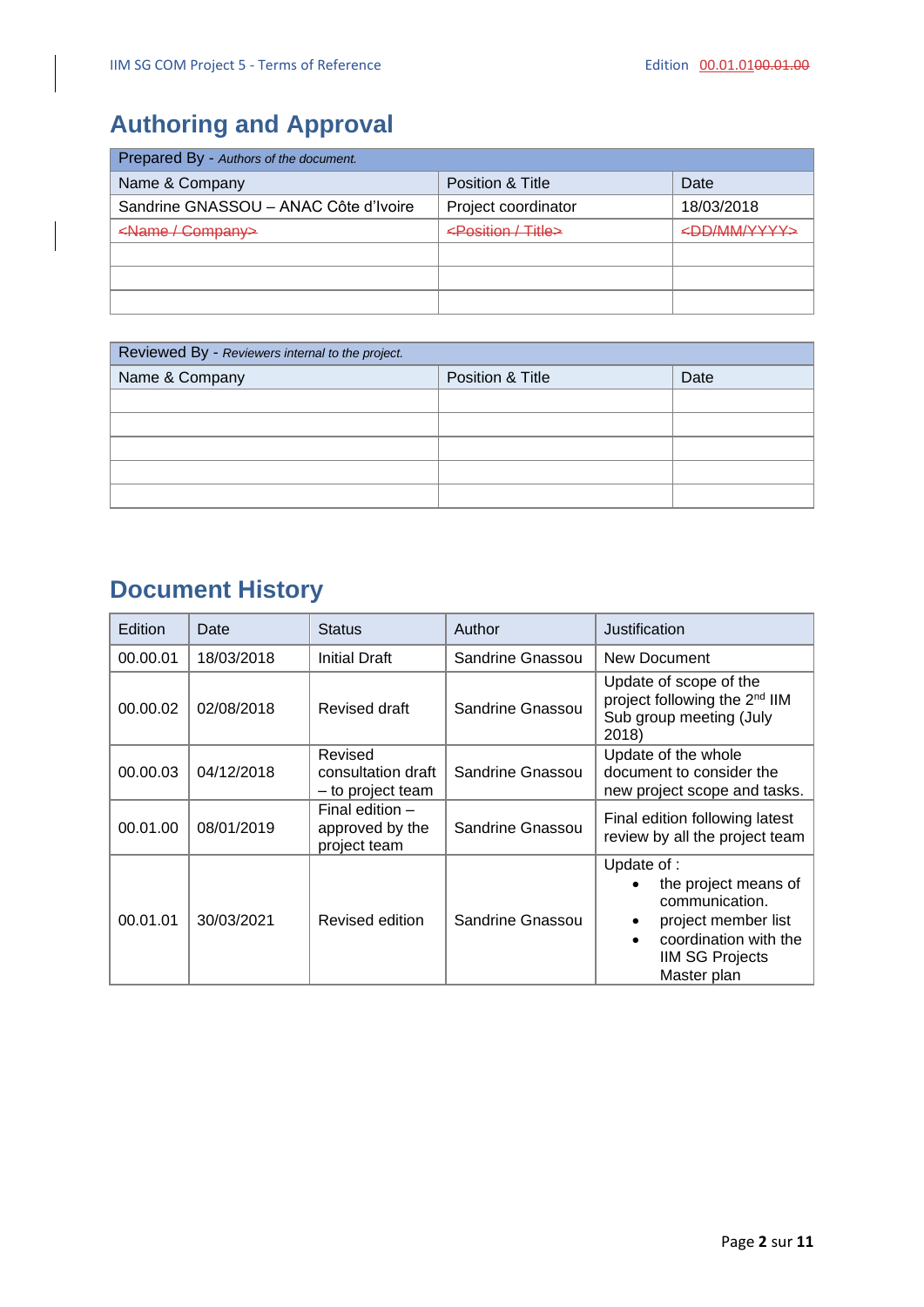## <span id="page-2-0"></span>**Table of Contents**

| $\mathbf 1$    |                                                                 |  |  |  |  |
|----------------|-----------------------------------------------------------------|--|--|--|--|
|                |                                                                 |  |  |  |  |
| 1.1<br>1.2     |                                                                 |  |  |  |  |
|                | 1.2.1                                                           |  |  |  |  |
|                | 1.2.2                                                           |  |  |  |  |
| $\mathbf{2}$   |                                                                 |  |  |  |  |
| 2.1            |                                                                 |  |  |  |  |
| 2.2            |                                                                 |  |  |  |  |
| $\mathbf{3}$   |                                                                 |  |  |  |  |
| 3.1            |                                                                 |  |  |  |  |
| 3.2            |                                                                 |  |  |  |  |
| $\overline{4}$ |                                                                 |  |  |  |  |
|                |                                                                 |  |  |  |  |
| 4.1<br>4.2     |                                                                 |  |  |  |  |
|                |                                                                 |  |  |  |  |
|                |                                                                 |  |  |  |  |
| 5.1<br>5.2     |                                                                 |  |  |  |  |
| 5.3            |                                                                 |  |  |  |  |
| 5.4            |                                                                 |  |  |  |  |
| 5.5            |                                                                 |  |  |  |  |
| 5.6<br>5.7     |                                                                 |  |  |  |  |
|                |                                                                 |  |  |  |  |
| 6              |                                                                 |  |  |  |  |
| $\overline{7}$ | REPORT TO THE IIM SG CHAIR/VICE CHAIR AND THE SECRETARIAT  1011 |  |  |  |  |
| 7.1            |                                                                 |  |  |  |  |
| 7.2            |                                                                 |  |  |  |  |
| 8              |                                                                 |  |  |  |  |
| 9              |                                                                 |  |  |  |  |
| 10             |                                                                 |  |  |  |  |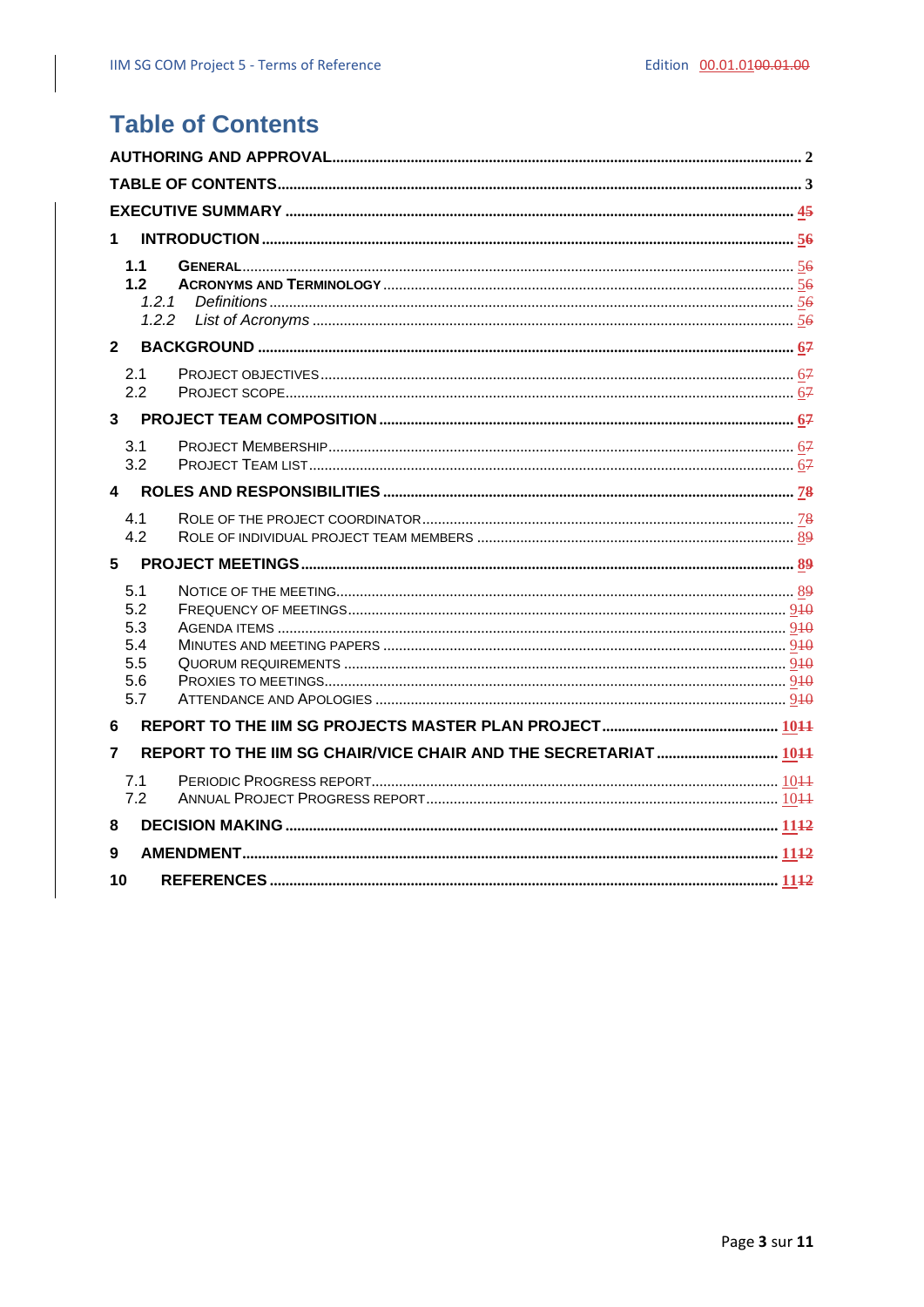## <span id="page-3-0"></span>**Executive summary**

As the global aviation system relies more and more on integrated systems of information and communications technology (ICT), it is a potential target for cyber-attacks.

The increasing interconnectivity of Aviation systems and the use of new IP-based aeronautical telecommunications services mean greater exposure to cyber-attacks.

Potential cyber adversaries and their threats are numerous, adaptive, and far-reaching.

The threats are real and can take several forms depending on the means of the hackers.

The ICAO Assembly Resolution 39-19 – Addressing cybersecurity in civil aviation acknowledged the urgency and importance of protecting civil aviation's critical infrastructure, information and communication technology systems and data against cyber threats and called for a coordinated approach to cybersecurity. Resolution A39-19 also sets out the actions to be undertaken by States and other stakeholders to counter cyber threats to civil aviation through a cross-cutting, horizontal and collaborative approach.

Therefore, there is a need for African States to ensure that the risks and threats of cyberattacks to Aviation , and particularly to Air Navigation Services (including data, systems and networks) are minimized through the establishment of an adequate regulatory framework and the identification and conduct of appropriate actions by all parties involved in the provision or operation of air navigation services.

The IIM SG COM Project N° 5 "Assessment of AFI Air Navigation Services Cyber Resilience" had been approved during the first meeting of the APIRG Sub-Group on Infrastructure and Information Management (IIM / SG / 1) held in Nairobi, Kenya in June 2017.

The objective of the APIRG IIM Sub Group Communication Project n°5 is to develop and establish an AFI Cybersecurity Framework for Air Navigation Services.

This document provides the Terms of Reference (ToR) for the APIRG Infrastructure & Information Management (IIM) Sub group Communication Project N° 5 "Assessment of AFI Air Navigation Services Cyber Resilience".

The ToR set out the working arrangements for the project and list vital information about the project, such as its purpose, membership, meeting schedule...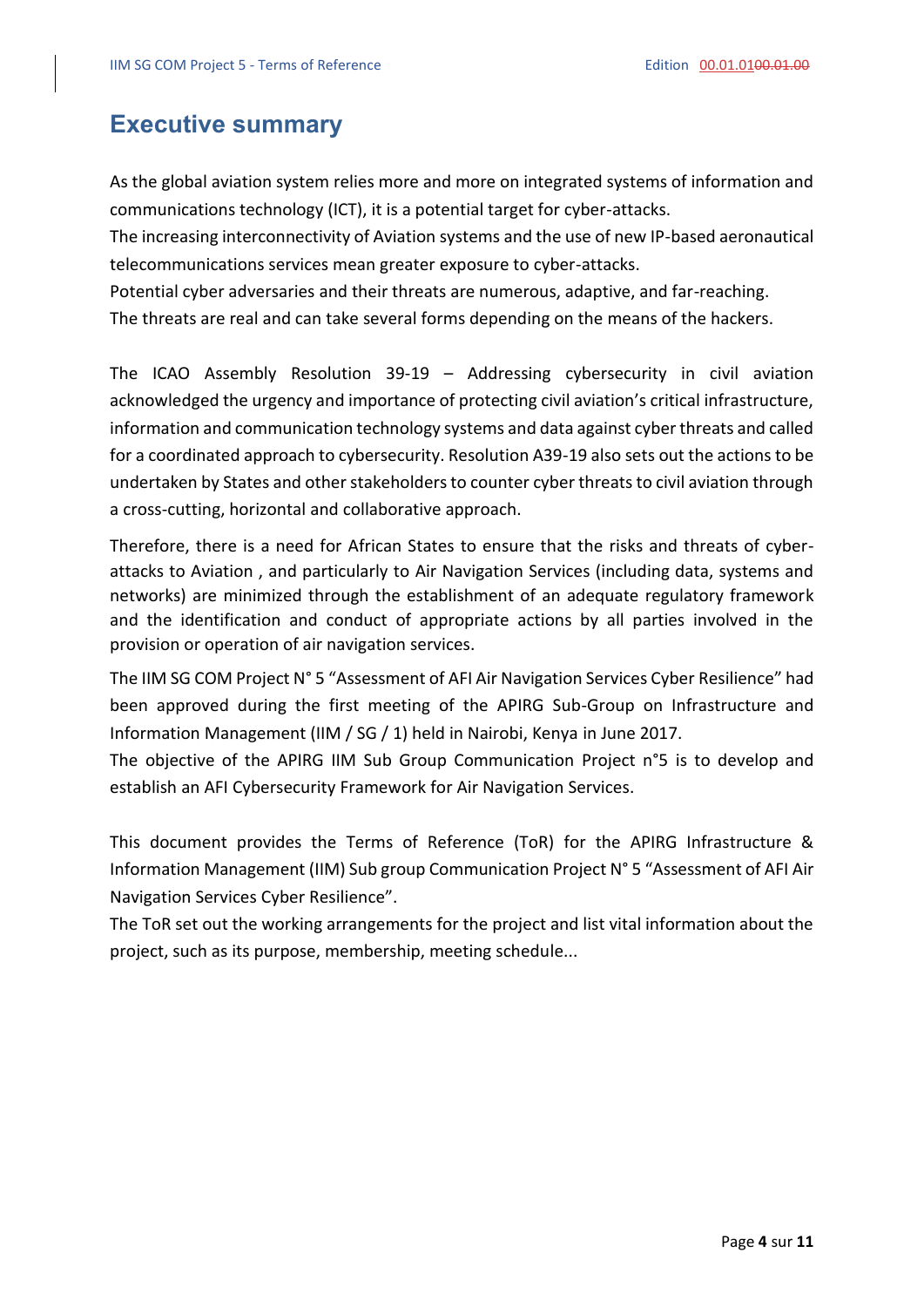### <span id="page-4-0"></span>**1 Introduction**

#### <span id="page-4-1"></span>**1.1 General**

The Terms of Reference (ToR) for the IIM SG COM Project 5 provides a clear mandate for the project team, specifically defining project objectives, the project schedule<sup>1</sup> and the expected outputs .

The ToR defines:



### <span id="page-4-2"></span>**1.2 Acronyms and Terminology**

#### <span id="page-4-3"></span>1.2.1 Definitions

#### **Composition**

sets out the categories of membership

#### **Membership**

lists individual members by name

#### **Terms of reference**

defines the purpose and scope of a project, the mandates and the reporting requirements to the IIM Chair and Secretariat

#### **Quorum**

specifies the number of members who must be present at a meeting to make its decisions valid

#### <span id="page-4-4"></span>1.2.2 List of Acronyms

| <b>Term</b> | <b>Definition</b>                            |
|-------------|----------------------------------------------|
| <b>ANSP</b> | Air Navigation Service Provider              |
| <b>CNS</b>  | <b>Communication Navigation Surveillance</b> |
| <b>COM</b>  | Communication                                |
| <b>ICAO</b> | International Civil Aviation Organization    |
| ШM          | Infrastructure & Information Management      |

<sup>1</sup> The project schedule is also provided in the project organization document (project deliverable D02)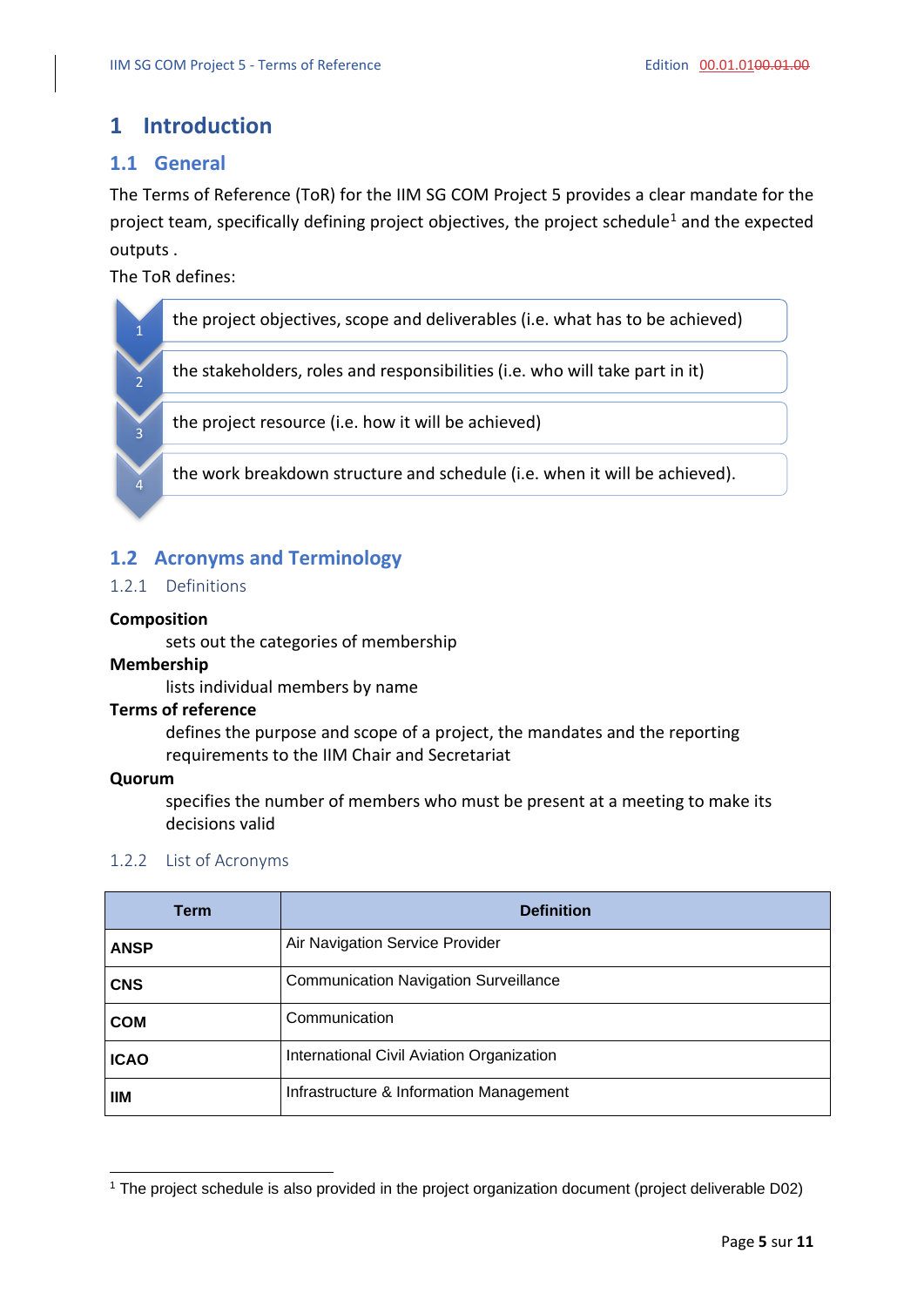## <span id="page-5-0"></span>**2 Background**

#### <span id="page-5-1"></span>2.1 Project objectives

Considering that the member organizations potentially have unique risks, threats, vulnerabilities and risk tolerances, and they may be at different levels in adopting and/or implementing cybersecurity strategies, the objective of the IIM SG COM Project 5 is to identify and develop cybersecurity risk frameworks for voluntary use by AFI ANSP organizations / member states.

Upon adoption of the framework, the member organizations will customize practices described in the Framework. The organizations can determine activities that are important to critical service delivery and can prioritize investments to maximize the impact of each dollar spent.

#### <span id="page-5-2"></span>2.2 Project scope

The scope of the project contemplates the assessment of the cyber threats on Air Navigation Services in Africa, including Radio Frequency Interference (RFI).

### <span id="page-5-3"></span>**3 Project team composition**

#### <span id="page-5-4"></span>3.1 Project Membership

The IIM SG COM Project.5 is composed of experts from States, Air Navigation Providers (ANSPs) and international organizations:

| <b>ASECNA</b> | <b>Benin</b>   | Côte d'Ivoire | Gambia                             | Ghana    | <b>IATA</b> |
|---------------|----------------|---------------|------------------------------------|----------|-------------|
| Kenya         | <b>Nigeria</b> | Somalia       | <b>ATNS</b><br><b>South Africa</b> | Cameroon | Madagascar  |

**Figure 1 : Composition of the project team**

The list of the project members is provided section [3.](#page-5-3)

Note : Other members may be included in the group as required.

#### <span id="page-5-5"></span>3.2 Project Team list

The table below provided the project team members:

| <b>N°</b> | STATE / ORGANIZATIONS/ANSP | <b>NAME</b>                 | <b>EMAIL</b>            |
|-----------|----------------------------|-----------------------------|-------------------------|
|           | <b>BENIN</b>               | Diop Alioune                | a.diop@anac.bj          |
|           | <b>CAMEROUN</b>            | LOMBOL MIMBANG Chantal Lisa | chantal.lombo@ccaa.aero |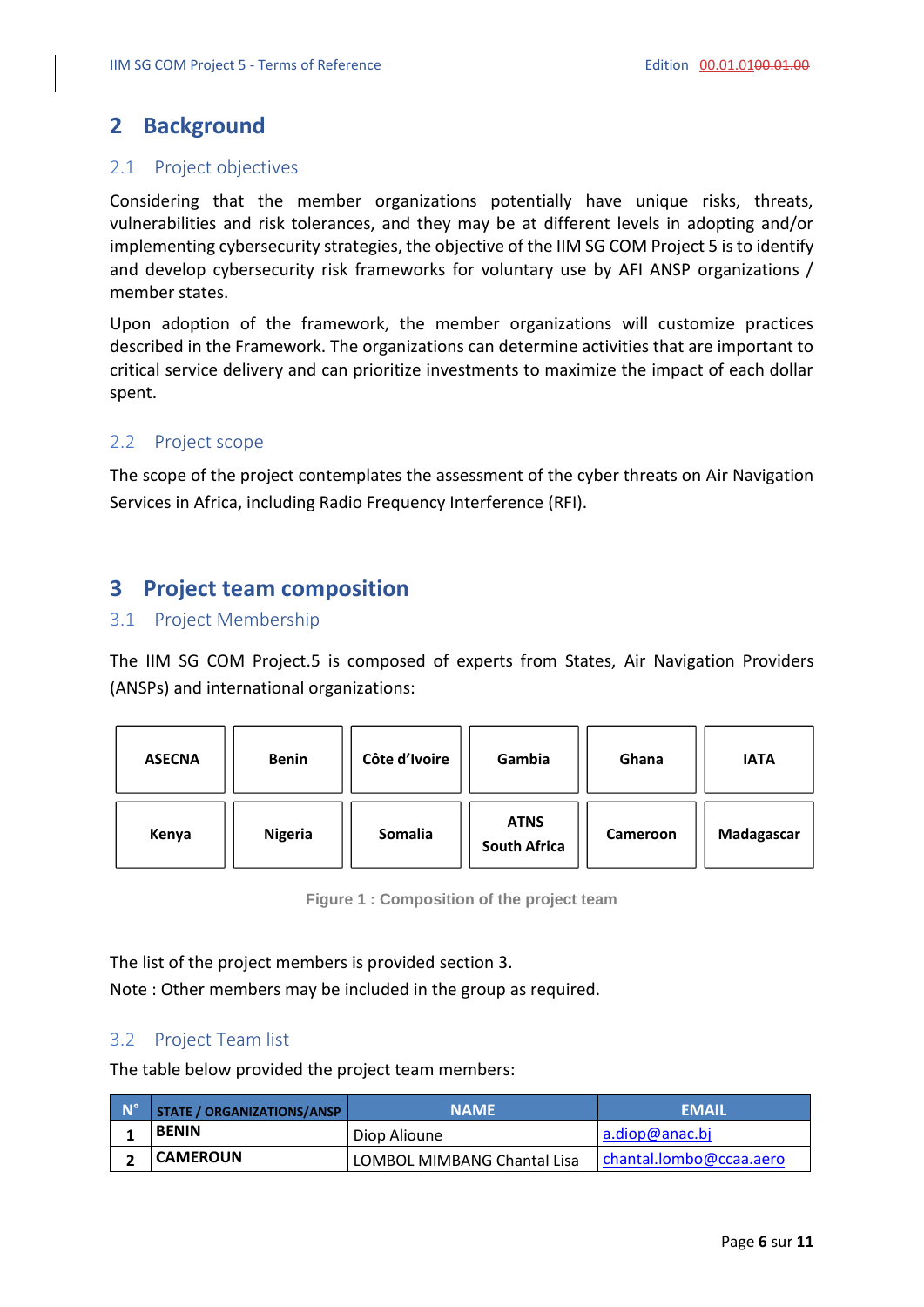| $N^{\circ}$    | <b>STATE / ORGANIZATIONS/ANSP</b>                   | <b>NAME</b>                        | <b>EMAIL</b>           |
|----------------|-----------------------------------------------------|------------------------------------|------------------------|
| 3              | <b>ATNS (SOUTH AFRICA)</b>                          | Nokuthula Phakathi                 | NokuthulaP@atns.co.za  |
| 4              | <b>ATNS (SOUTH AFRICA)</b>                          | Fatima Bagaria                     | Fatimab@atns.co.za     |
| 5              | <b>ATNS (SOUTH AFRICA)</b>                          | Makhosini Nkosi                    | MakhosiniN@atns.co.za  |
| 6              | <b>ATNS (SOUTH AFRICA)</b>                          | <b>Wesley Muria</b>                | WesleyM@atns.co.za     |
| $\overline{z}$ | <b>ATNS (SOUTH AFRICA)</b>                          | Thomas Mphaphuli                   |                        |
| 11             | <b>ASECNA</b>                                       | <b>AYINA AKILOTAN Cumbi Hugues</b> | ayinahug@asecna.org.   |
| 12             | <b>ASECNA</b>                                       | <b>AMEGBOH Patrick</b>             | AMEGBOHPat@asecna.org  |
| 13             | <b>ASECNA</b>                                       | <b>GUEYE Mbayang</b>               | GUEYEMba@asecna.org    |
| 14             | <b>ASECNA</b>                                       | <b>SY Aissatou</b>                 | SYAis@asecna.org       |
|                | <b>ASECNA</b>                                       | <b>SOUGUE Bissa</b>                | souguebisS@gmail.com   |
| 8              | <b>GHANA</b>                                        | Frank Kofi Apeagyei                | fapeagyei@gcaa.com.gh  |
| 9              | <b>GAMBIA</b>                                       | Bouba D. Touray                    | btouray@gcaa.aero      |
| 16             | <b>IATA</b>                                         | Lindi Lee Kirkman                  | kirkmanl@iata.org      |
| 10             | <b>NIGERIA</b>                                      | Engr. Johnson Otitolaye            | jotitolaye@nama.gov.ng |
| 15             | <b>KENYA</b>                                        | Portas Oganga                      | pooganga@kcaa.or.ke    |
| 17             | <b>SOMALIA FISS</b>                                 | Fredrick Juma                      | fjuma@scaa.gov.so      |
|                | <b>COTE D'IVOIRE (CAA)</b>                          |                                    |                        |
| 18             |                                                     | <b>DIARRA Lamine</b>               | Idiarra@anac.ci        |
| 19             | <b>COTE D'IVOIRE (CAA)</b>                          | <b>KONE Kledjomoh Ousmane</b>      | kkone@anac.ci          |
| 20             | <b>COTE D'IVOIRE (CAA)</b><br>(Project coordinator) | Sandrine GNASSOU                   | sgnassou@anac.ci       |

Table 1: Project team composition

## <span id="page-6-0"></span>**Roles and Responsibilities**

### <span id="page-6-1"></span>4.1 Role of the project coordinator

The role of the project coordinator of the IIM COM Project 5 includes: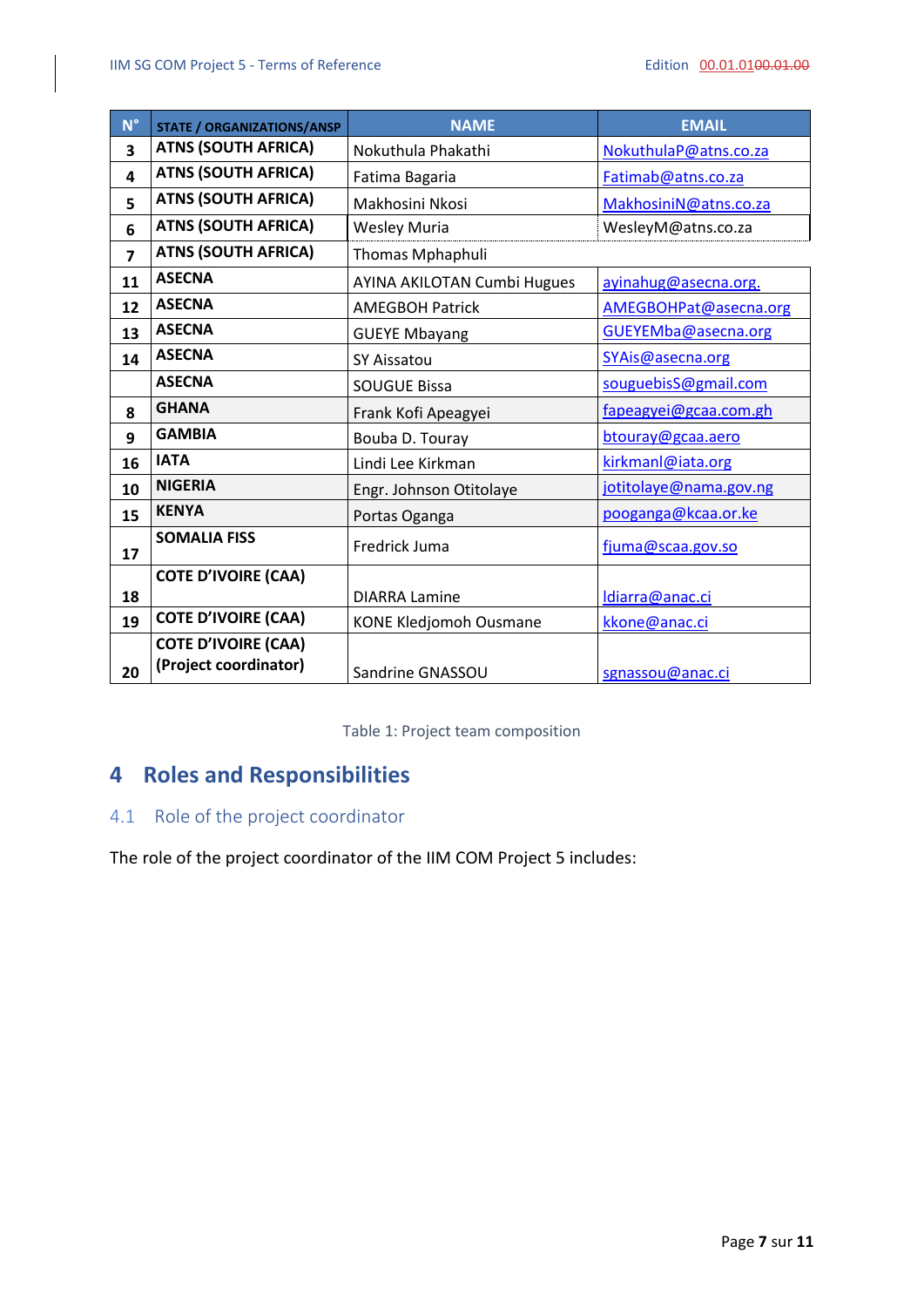

#### <span id="page-7-0"></span>4.2 Role of individual project team members

The role of the project members of the IIM SG COM Project 5 includes:



## <span id="page-7-1"></span>**5 Project meetings**

Project meetings are an essential part of management and supervision roles and responsibilities such as monitoring activities, reporting project progress, assessing risks, and measuring quality of work.

#### <span id="page-7-2"></span>5.1 Notice of the meeting

The Project Coordinator shall manage and schedule the frequency, date and venue of the project meeting, as described in the project organization document. The meeting shall be scheduled according to the project team members' availabilities.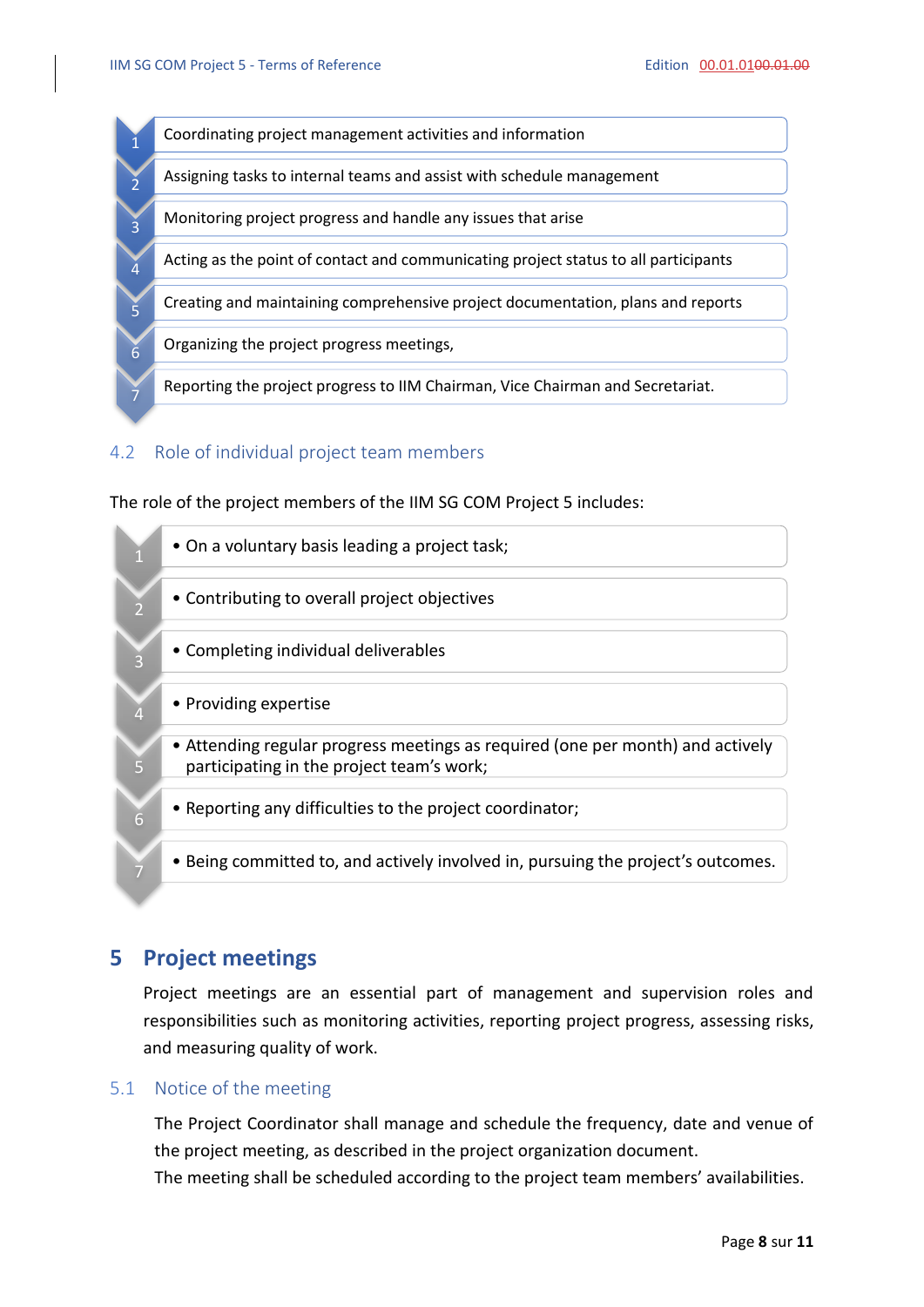#### <span id="page-8-0"></span>5.2 Frequency of meetings

The frequency of the meeting is provided in the project organization document (D02). The progress meeting will be organized once a month.

#### <span id="page-8-1"></span>5.3 Agenda items

All agenda items will be forwarded to the Project Coordinator by close of business **ten (10)working days** prior to the next scheduled meeting.

The agenda, with attached meeting papers, will be distributed at least **five working days** prior to the next scheduled meeting.

#### <span id="page-8-2"></span>5.4 Minutes and meeting papers

The minutes of each Project Progress meeting will be prepared by the project coordinator.

Full copies of the minutes, including attachments, will be provided to all Project members no later than **five working days following each meeting**.

By agreement of the group, out-of-session decisions will be deemed acceptable. Where agreed, all out-of-session decisions will be recorded in the minutes of the next scheduled meeting.

#### <span id="page-8-3"></span>5.5 Quorum requirements

A quorum will be half the regular membership. Nevertheless, if agreed by all the project team members the progress meeting can be organized even if the quorum is not met, in order to work on project deliverables.

#### <span id="page-8-4"></span>5.6 Proxies to meetings

Members of the IIM SG COM Project 5 can nominate a proxy to attend a meeting if the member is unable to attend.

The Chair will be informed of the substitution at least five working days prior to the scheduled nominated meeting.

For the purpose of a quorum, the proxy shall be counted as a member and shall have full voting rights on that occasion.

The nominated proxy will provide relevant comments/feedback about the attended meeting to the IIM SG COM Project 5 Team member they are representing.

#### <span id="page-8-5"></span>5.7 Attendance and Apologies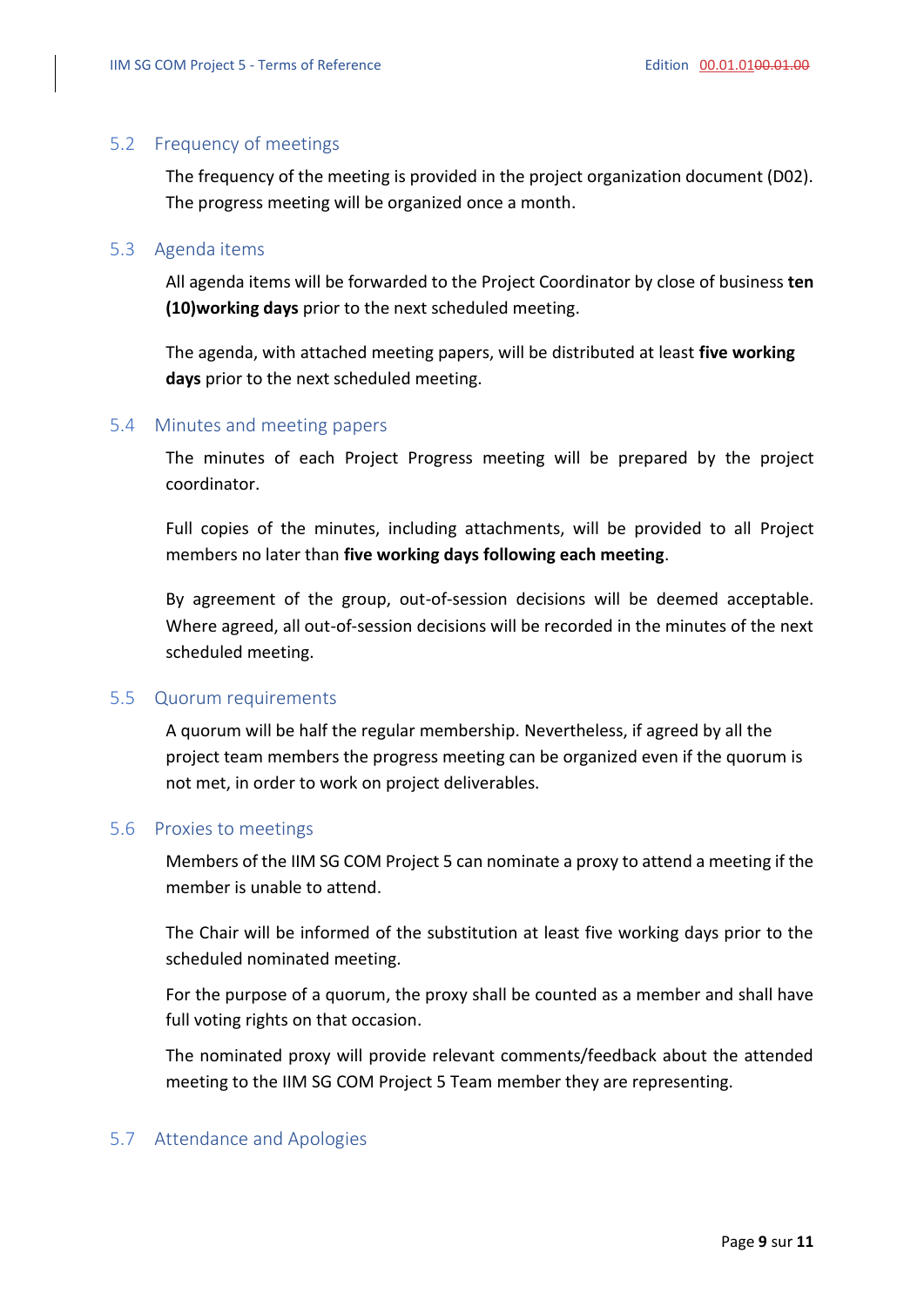All IIM Sub-Group Communication Project 5 project permanent members (or their proxies) shall attend the progress meeting attendance is compulsory for all permanent members or their proxies.

The permanent members that cannot attend shall inform the project coordinator before the scheduled meeting.

### <span id="page-9-0"></span>**6 Report to the IIM SG Projects Master Plan Project**

The IIM Masterplan Project track all the IIM Projects activities and provide quarterly reports to the IIM SG Chair

The project team coordinator shall provide all the project initiation documents to IIM Masterplan Project and provide progress on a quarterly report.

### <span id="page-9-1"></span>**7 Report to the IIM SG Chair/vice chair and the Secretariat**

To enable the Chair/vice chair and the Secretariat to monitor the progress of the project teams, each project team coordinator is required to submit a report after each team meeting to the Chair/vice chair and the Secretariat.

#### <span id="page-9-2"></span>7.1 Periodic Progress report

The report shall include:

- The status of the project;
- Challenges encountered where necessary (examples: non-participation of certain experts in the work of the project team, bothering on technical aspects, difficulty on certain aspects of coordination, etc.);
- Recommendations / Suggestions if necessary to resolve these difficulties.

In addition, as requested by the IIM SG Chair/vice chair and the Secretariat, the minutes of project progress meeting shall be submitted to the IIM SG Chair/vice chair and the Secretariat.

*Note : In addition to the team meeting report, the chair/vice chair or the secretariat may request a one-time report to a project team coordinator if necessary.* 

#### <span id="page-9-3"></span>7.2 Annual Project Progress report

Yearly, the project will develop an annual progress report.

Annual progress reports enable the IIM Sub-Group Communication Project 5 and the IIM Chair, Vice-Chair and Secretariat to assess the progress of the project and plan the next stage of the activities.